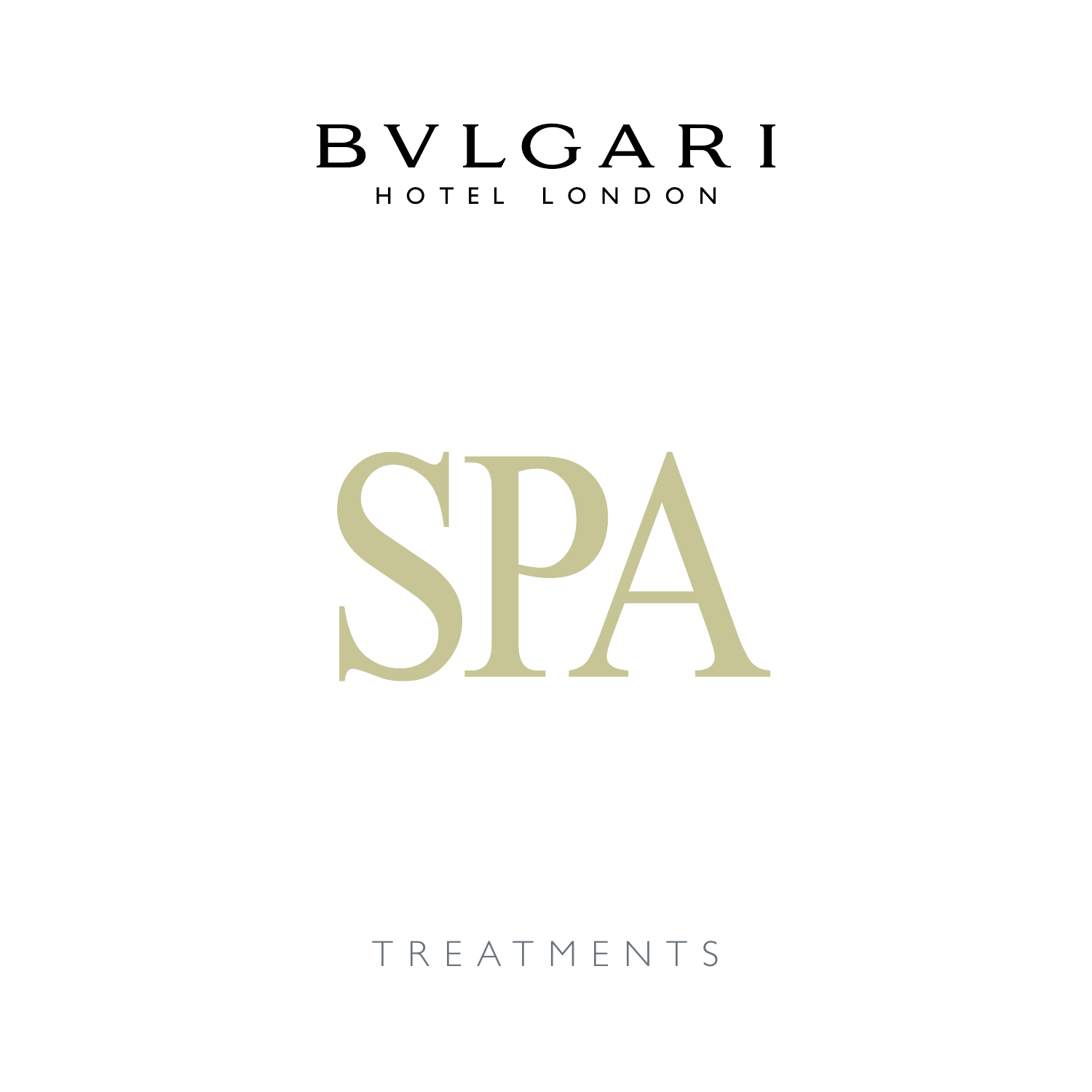The Onyx Spa Suite offers a tranquil and blissfully private treatment experience for two. A perfect haven for indulgent relaxation with a friend, loved one or simply by yourself. The spacious suite is self-contained and features a private changing area, side-by-side treatment beds, a twin steam shower, relaxation space and an oversized hydro massage tub with a spectacular green onyx backdrop.

Upon arrival we will greet you in the hotel's main lobby and accompany you to the Onyx Spa Suite via a private lift. A consultation with your therapist will guide you through your treatment and allow us to create a personalised experience that is perfect for you on the day. You will have time to relax and enjoy the suite's facilities for a full hour before your treatment commences and for 30 minutes afterwards.

It would be our pleasure to organise a bespoke suite experience with your selected treatments from our extensive spa menu. Please contact our spa experts to discuss a bespoke private spa experience.

TWO PEOPLE

150 mins (60 mins of treatments per person) from £750 210 mins (120 mins of treatments per person) from £950



Regarded by many as the crowning achievement of the hotel, The Bulgari Spa offers the most advanced beauty, grooming and health-enhancing treatments available today. Select from individual specialist treatments to long-term life improvement programmes uniquely tailored to your needs.

## THE PRIVATE ONYX SPA SUITE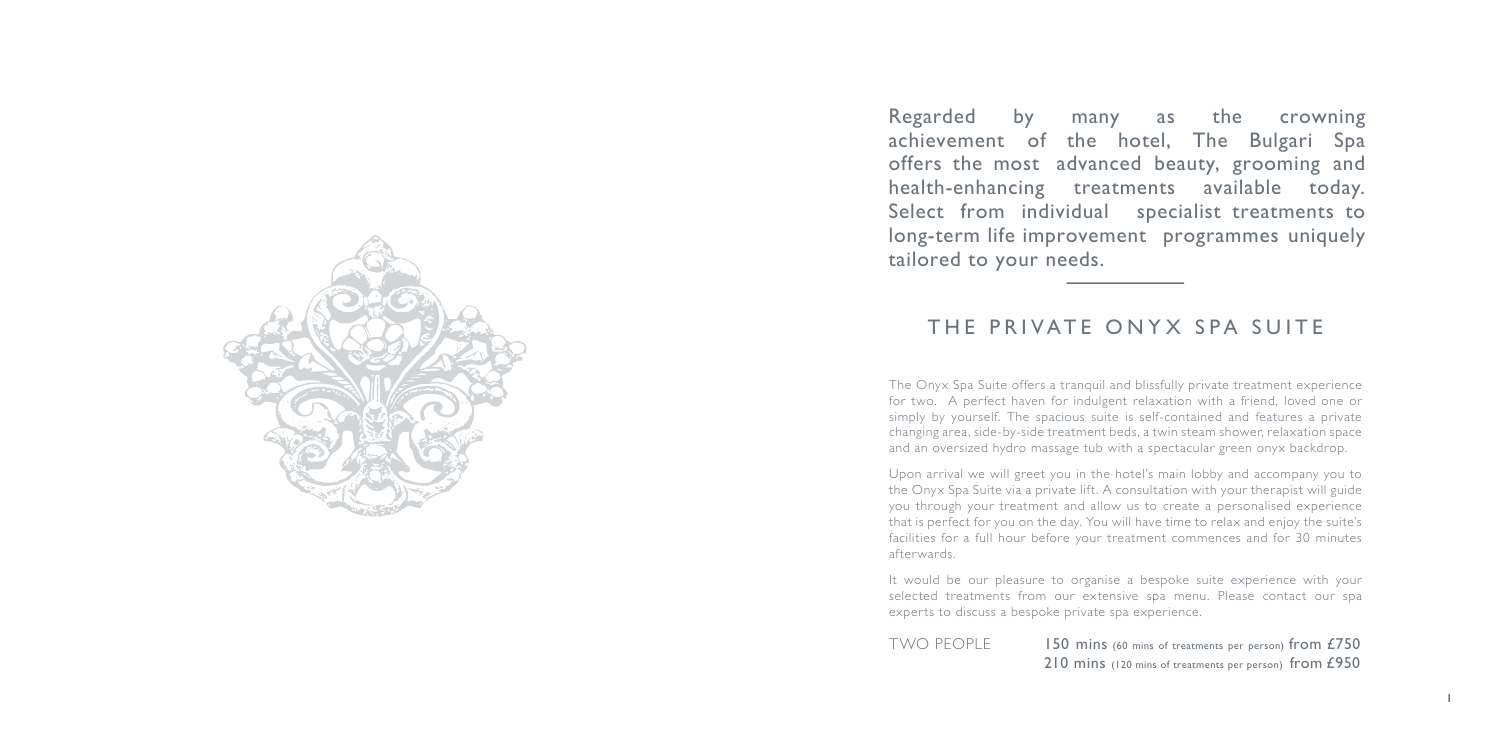## $III$  S PA / C  $I$   $IN$   $IC$

111 SPA/CLINIC is a revolutionary spa concept offering aesthetic performance face and body treatments for the first time in a multi-sensory, opulent spa environment. Founded and curated by renowned cosmetic surgeon Dr. Yannis Alexandrides, the treatments are inspired by his surgical expertise and multi-disciplinary approach to skin health, utilising and combining clean and aesthetic-grade skincare, in-clinic technology and advanced medispa regimes.

SPA/CLINIC is a true fusion of all the best that Harley Street has to offer: cutting-edge medical innovation, high-tech formulas, clinical results and a high-luxury experience.

## FACIALS

THE ORIGINAL DRAMATIC HEALING FACIAL

A high-performance facial that enhances the skin's ability to repair and re-strengthen itself using the iconic Y Theorem Repair Serum – a clinically-proven product which utilises the unique NAC Y2 formula. Combined with clinically developed protocols, including the Deep Muscle Facial Massage, skin health is completely restored.

## CLARITY ANTI-BLEMISH FACIAL 90 mins £260

A targeted, science-led treatment for problematic and acne prone skin, it features a highlytargeted, intelligent mask system which utilises the exclusive 111SKIN Facial Architecture method to neutralise skin eruptions and relieve redness and irritation. The complexion is left refined and purified.

## LED LIGHT THERAPY 30 mins single treatment for £100 Course of six treatments for £500

### CELESTIAL BLACK DIAMOND NON-SURGICAL LIFT FACIAL 90 mins £350

The most intensive facial, using science-led formulas with diamond powder to increase the absorption of active ingredients to ease fine lines and wrinkles. Involving 10 steps of treatment using surgically-inspired masks and aesthetician-grade exfoliating acids, skin is left smoother, lifted and contoured.

## CRYOTHERAPY ENERGY FACIAL 90 mins £350

A fusion of science and holistic therapy using cooled air, purified with a cryotherapy machine, which has outstanding revitalising effects on the skin. This treatment is specifically blended with powerful 111SKIN regenerative formulas to revitalise and recharge. Easing puffiness and energising the complexion, this facial is perfect for frequent flyers, city dwellers and those with hectic lifestyles.

## LUNAR 28 FACIAL 90 mins £1,300

### (includes 28-day homecare system)

A revolutionary treatment that encapsulates both clinical and holistic properties to completely resurface the skin, this treatment is engineered to reflect the results of inclinic laser treatment, with no down time. A 28-day post-treatment set is included to truly bring the clinic to your home. Results are instant with skin immediately resurfaced and refined.

LED Light Therapy is a revolutionary non-invasive treatment that uses the power of light to rejuvenate, repair and revitalise the skin. The technology of LED light therapy is a natural photo-biological reaction that is clinically proven to reverse the visible signs of ageing, clear acne and blemishes and accelerate healing.

The Dermalux treatment offers a pain-free and effective way to achieve flawless, youthful and healthy skin. The visible effects are immediate, after just one treatment skin is hydrated, plump and radiant, with any redness or irritation calmed. A course of treatment offers dramatic and lasting improvement in the appearance and health of the skin. Furthermore, results of light therapy can be enhanced when used in combination with many other skin treatments such as microdermabrasion, skin peels, microneedling, injectables and laser.

60 mins £170 90 mins £240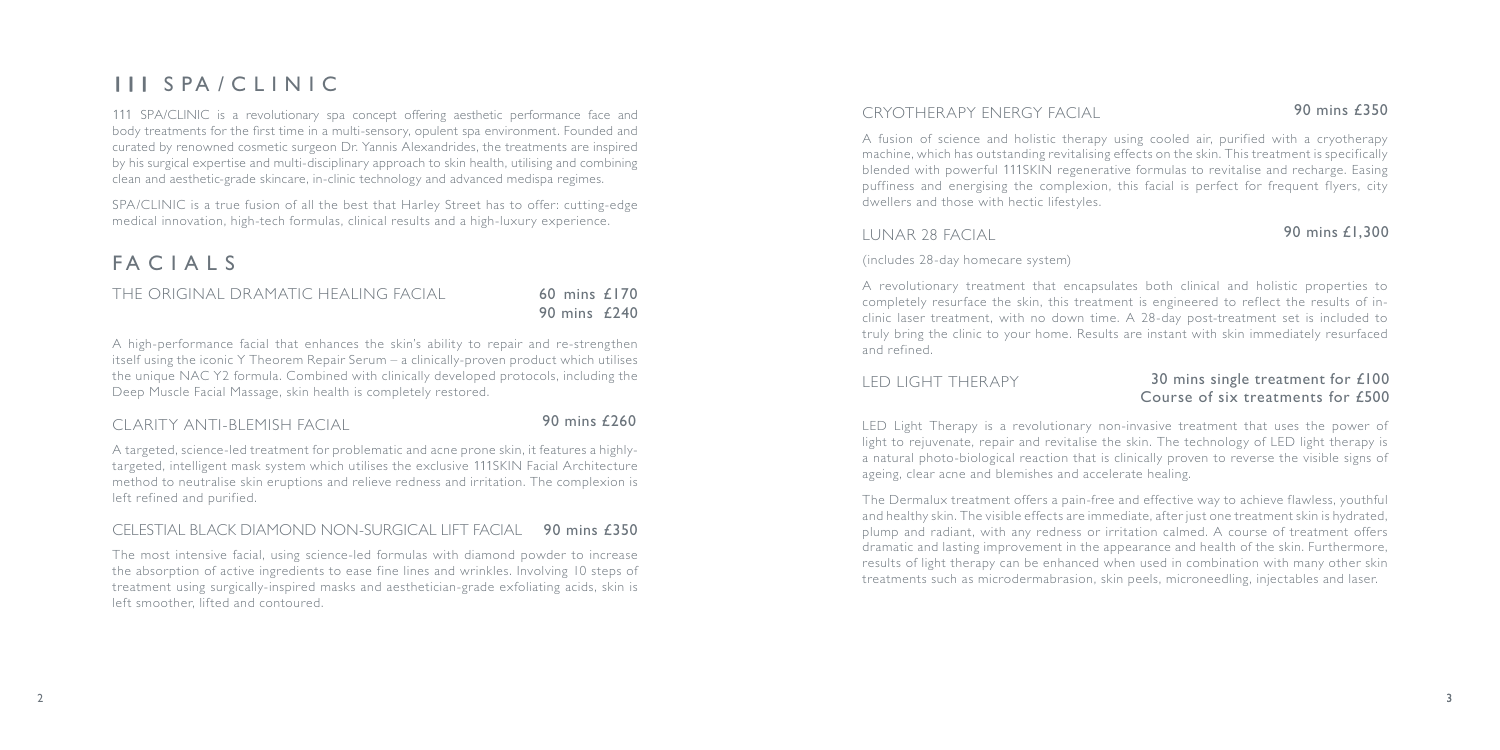## AUGUSTINUS BAD E R

Inspired by over three decades of science and innovation, Augustinus Bader's awardwinning approach to professional skincare is rooted in groundbreaking stem cell research and trusted by the world's most discerning experts. Professor Bader's clean, efficient formulas are powered by TFC8®, a proprietary cellular renewing technology clinically proven to help support the body's natural regenerative processes, for a fresh, healthy glow from the inside out.

The Augustinus Bader exclusive Bulgari facial has been designed to support skin's innate wisdom at the highest level, to address individual needs and reveal the best version of yourself.

### THE METHOD AUGUSTINUS BADER

The Method Augustinus Bader is a bespoke, science-backed treatment that combines Professor Bader's award-winning skincare technology, TFC8®, with customized fascia massage to stimulate cell rejuvenation. This highly sensorial, hands-on facial leverages Augustinus Bader's hero formulas to help boost cellular communication, promote circulation, address skin's unique needs at a deep level, and visibly firm, tone and refresh – resulting in an immediate glow with lasting benefits.

A science-backed treatment to introduce skin to Professor Bader's award-winning cellular renewing technology, TFC8®, and achieve an instant glow. This customized facial leverages Augustinus Bader's hero formulas to help boost hydration and cellular communication, promote circulation, and firm, tone and refresh, zeroing in on the skin's unique needs for immediate, visible results.

A streamlined, highly effective version of The Method Augustinus Bader, a bespoke, science-backed treatment that combines Professor Bader's award-winning skincare technology, TFC8®, with customized fascia massage to stimulate cell rejuvenation and ancient Gua Sha tool massage to reshape and lift up the contour of the face. Skin is thoroughly double cleansed in preparation for application of formulas developed to activate skin stem cells and boost the skin's natural repair cycles. Signature manual and tool massage techniques enhance circulation and hydration, for optimal product absorption and delivery of key actives, followed by the exclusive detoxifying and ultrasmoothing mask ritual for immediate calming and glowing effects, whilst also enjoying an activating scalp massage using the famed Augustinus Bader hair oil. Available only within the luxurious environment of The B ulgari Spa.

## THE AUGUSTINUS BADER TARGETED BODY TREATMENT 60 mins £180

### THE AUGUSTINUS BADER INTRODUCTORY FACIAL 60 mins £200

### THE AUGUSTINUS BADER EXCLUSIVE BULGARI FACIAL 9 0 mins £350

This unique professional treatment combines The Method Augustinus Bader – a sophisticated, customized skincare experience leveraging the award-winning brand's proprietary TFC8® renewal complex – with targeted massage of the tummy, hips, bottom and legs, to activate tissue metabolism and stimulate cellular communication and repair. The science-backed process optimizes skin for maximum absorption and delivery of key actives in Augustinus Bader's cult favorite, The Body Cream, for a visibly softer, firmer, smoother and more revitalized look and feel in just one session. Fully adaptable to suit personal preferences and the body's unique needs.

## THE AUGUSTINUS BADER FULL BODY RITUAL

This unique professional treatment leverages The Method Augustinus Bader – a sophisticated, customized skincare experience leveraging the award-winning brand's proprietary TFC8® renewal complex – to firm, soothe and rejuvenate from head to toe. The experience begins with a gently exfoliating Augustinus Bader Oil and Sea Salt Scrub, then continues with a superficial fascia massage to activate tissue metabolism and stimulate cellular communication and repair. Finally, the entire body is enveloped in a luxurious layer of Augustinus Bader's cult hero, The Body Cream, clinically proven to reduce the appearance of cellulite and achieve a visibly softer, smoother and firmer look and feel in just one session.

### 9 0 mins £ 270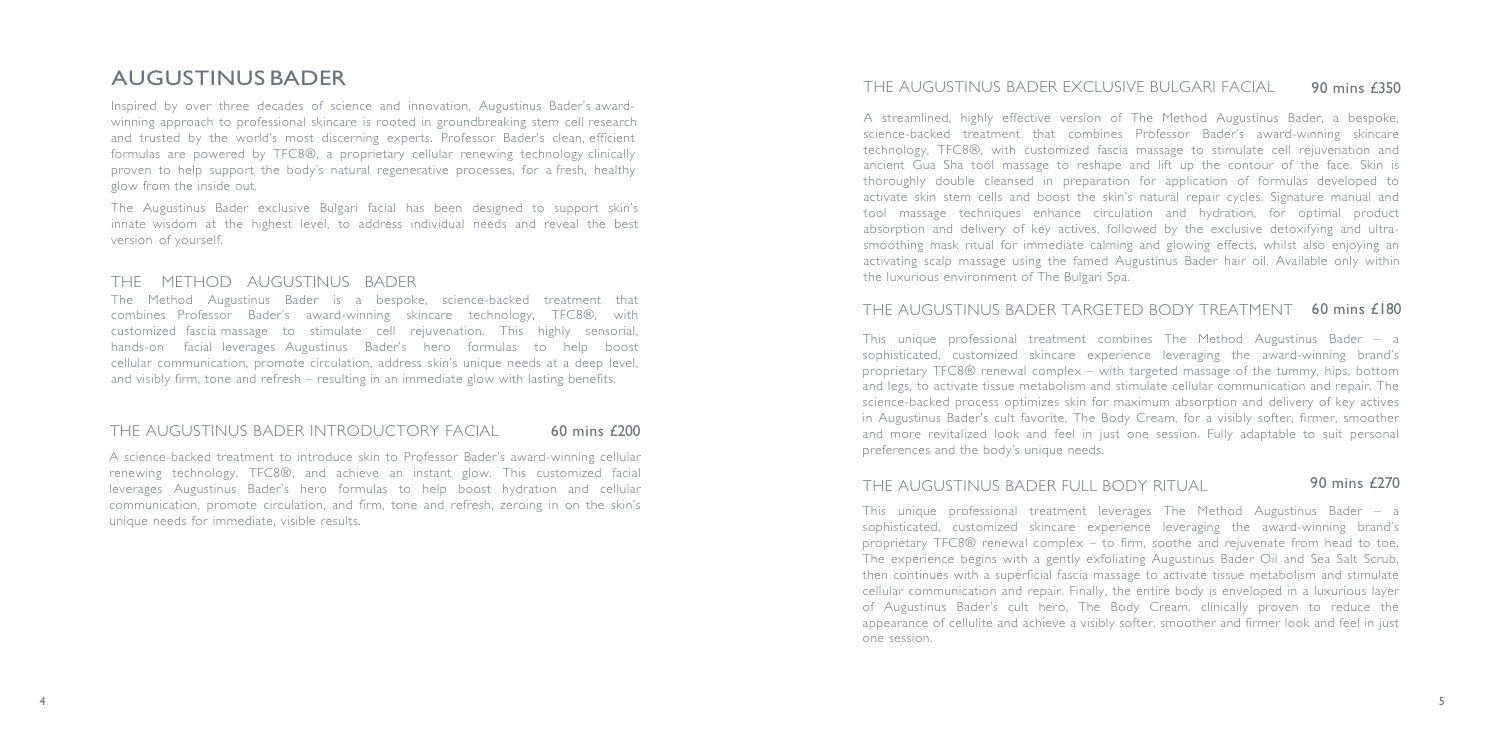Using a blend of cosmeceutical technology and clinically-led 111SKIN formulas, this hightech facial targets skin that requires deep hydration, volumisation and brightening, with its effects enhanced by use of a Derma Pen which gently creates micro channels on the skin. These channels promote collagen production, improving skin's elasticity, pore size and volume, whilst also allowing the advanced formulas to absorb significantly deeper into the skin. The treatment also restores the skins natural luminosity by reducing signs of sun damage and scarring, achieving all-round rejuvenating results.

### CELESTIAL BLACK DIAMOND FACIAL *with Radio Frequency* 120 mins £550

Designed especially for sensitive male skin that requires hydration and repair, this treatment soothes and comforts irritated skin, and is particularly for those affected by regular shaving. It restores, strengthens and calms the complexion for supreme revitalisation.

### SIGNATURE ENERGY FACIAL **90 mins £350**

This pioneering treatment combines the most powerful ingredients with medical-grade radiofrequency to deliver instantly visible tightening and firming. High energy waves penetrate the skin and help to stimulate long-term collagen production, minimising fine lines and wrinkles, whilst also reducing pore size. The device also stimulates microcirculation and drains the skin of toxins, meaning the combination of 111SKIN formulas are absorbed with maximum effect, enhancing their overall results. Recommended for those looking for surgical results without the recovery time, this exclusive regime targets signs of ageing, loss of volume and elasticity, all while achieving much-needed complexion transformation.

## **GENTLEMEN**

## SIGNATURE CRYOTHERAPY SPORTS MASSAGE 60 mins £200 90 mins £270

REPARATIVE FACIAL

## RADIO FREQUENCY Single treatment for £250 Course of six treatments for £1,250

Addressing specific male skin concerns, this treatment focuses on reducing puffiness, controlling oil production, and refining texture through the use of purified, chilled air from a cryotherapy machine. Suitable for men of all ages and skin types, it will result in a softer, brighter and polished complexion.

## BODY

### DRAMATIC HEALING MASSAGE

A calming SOS treatment for sunburnt or irritated skin, this treatment starts with the application of intense Y Theorem Repair Serum to areas susceptible to rough skin such as elbows, knees, feet, and hands. Wellbeing is restored with a soothing holistic massage using a choice of healing body oils for ultimate rejuvenation.

A localised treatment for fatigue and sports injuries, it combines deep tissue massage, sports massage and cutting-edge cryotherapy to relieve tension and revive the body. It can be used on specific areas of concern, or as a whole body therapy.

## CRYO ENERGY CELLULITE TREATMENT 60 mins £200

# 90 mins £270

*Course of six treatments price on request*

Stimulating micro circulation and the lymphatic system to improve the appearance of cellulite, this treatment helps to ease and soothe tired legs and achy muscles while contouring the silhouette. A quick fix treatment, it can be incorporated into any other therapy.

## MESO-INFUSION BODY HYDRATION 60 mins £200

# 120 mins £320

Thirst quenching body treatment to give deep hydration. Intensive massage movements help to relieve tension and encourage lymphatic drainage. Using the professional-strength Meso Infusion Pro Mask, this therapy restores and moisturises for smoothness and suppleness.

Individual Radio Frequency treatment requires an in-depth consultation with the skin specialist. Radio frequency reduces fat and contours the body. It is a revolutionary form of treatment for the reshaping of targeted fat deposits. At The Bulgari Spa we use the industry-leading Alma HD3D RF machine to deliver focused radio frequency energy to all layers of the skin.

60 mins £170 90 mins £240

## 6 0 mins £170 90 mins £230

## EXCLUSIVE TO THE BULGARI SPA

### DERMA-PEN MESO INFUSION HYDRATION FACIAL 90 mins £550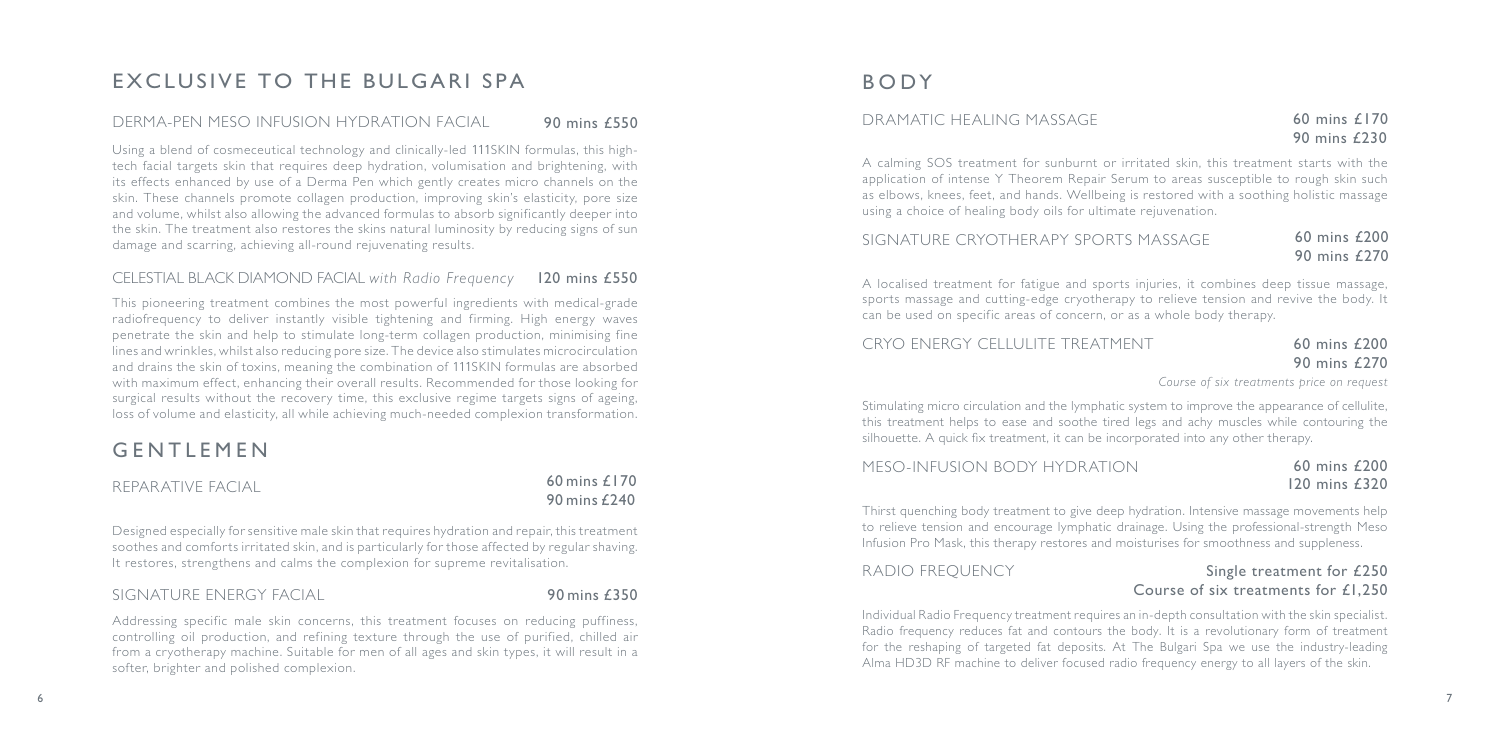Through the combination of highly calming and soothing ingredients with specific technics, this targeted treatment will support the natural healing process of the skin. It immediately calms the irritation and inflammation sensation while deeply repairing the damages induced by internal imbalances and external aggressions.

## CELLULAR HIGH-TECH MEN'S TOTAL REPAIR 90 mins £550

This deep cleansing and rejuvenating face treatment is designed for the specifics of men's skin. It ensures an optimal skin protection from external aggressions. All signs of fatigue are eliminated, the skin is soothed, offering a fresh and youthful appearance.

The treatments below can be taken as add-ons to all facials or as individual treatments.

## CELLULAR HIGH-TECH EYE CONTOUR 30 mins £300

Focusing on the most delicate area of the face, this amazing treatment offers a rejuvenated and uplifted eye contour. Fine lines and wrinkles are smoothed, and all signs of fatigue are erased. The skin is luminous and firmed.

## CELLULAR HIGH-TECH NECK AND DÉCOLLETÉ 30 mins £300

This specific care rejuvenates and reshapes the neck and décolleté area. It targets wrinkles, skin sagging as well as loss of firmness. The skin of the décolleté is visibly rejuvenated and firmed.

## SWISS PERFECTION CELLULAR FACIALS

Swiss Perfection Luxury Anti-Ageing Facials are truly personalised and unique experiences. Client's skincare needs are different and ever-changing due to seasonal, hormonal and environmental factors. Swiss Perfection's expertly prescribed facials are based on a unique Anti-Ageing Transdermal System, incorporating deep cleansing, treatment masks, massage and customised aftercare. Using Cellular Active IRISA® technology, each facial is tailored to achieve a younger, smoother and naturally radiant complexion.

## CELLULAR HIGH-TECH EXCLUSIVE LIFTING 120 mins £950

Inspired from anti-aging medical techniques, this five-step lifting treatment offers spectacular immediate effects. Specific and highly concentrated formulas working in symbiosis target loss of firmness, sagging and wrinkles. It acts as a natural lifting with long-term benefits.

## CELLULAR HIGH-TECH INTENSE HYDRATION 90 mins £650

This unique rejuvenating treatment targets dehydration and irregular skin texture. It leaves the skin smooth and rejuvenated. The wrinkles are visibly diminished, and the optimal skin hydration level is preserved.

## CELLULAR HIGH-TECH PIGMENT LIGHTENING 90 mins £550

This specific treatment works deeply into the skin directly on the cells responsible of hyperpigmentation. This revolutionary facial is specifically designed to rapidly lighten dark spots, leaving you with an even and bright complexion.

## CELLULAR PERFECT RECOVERY 60 mins £550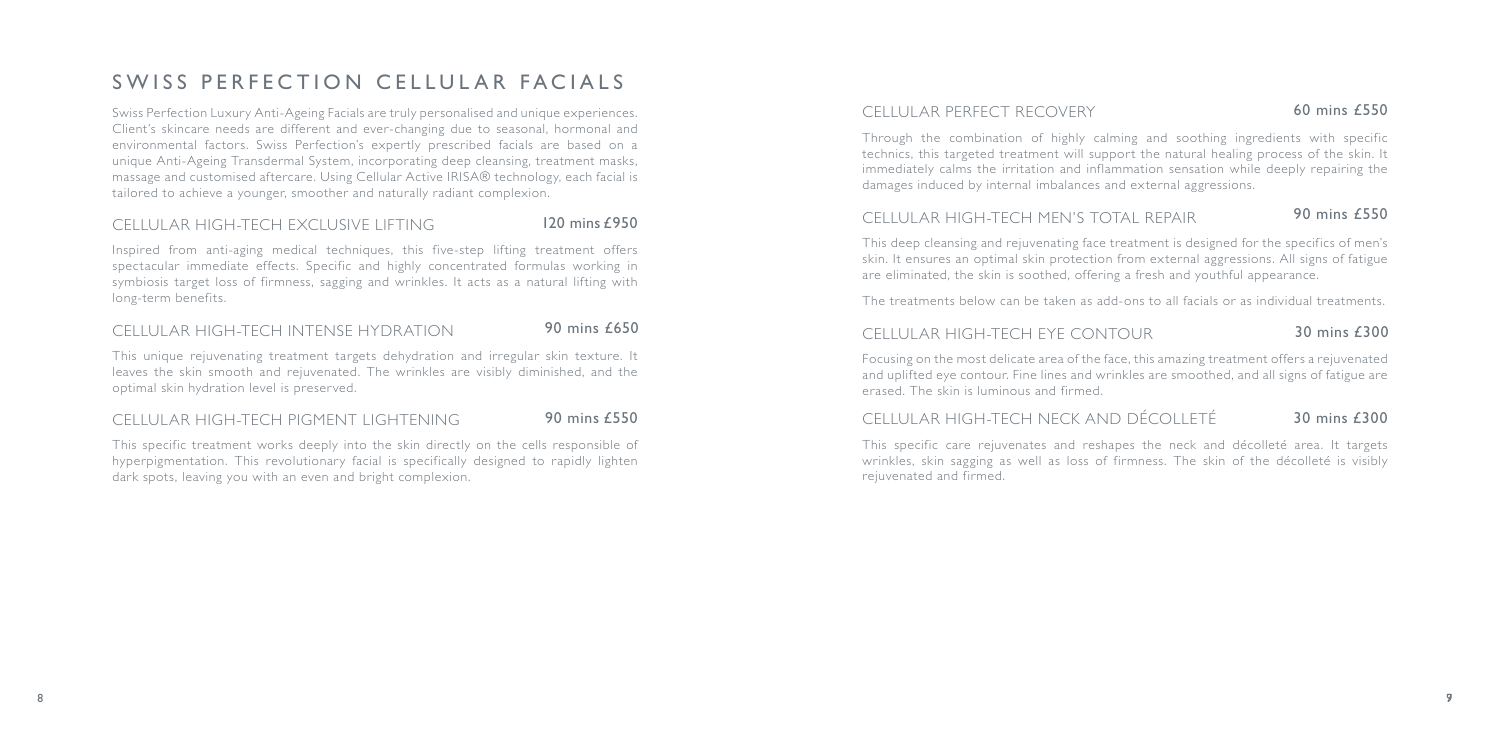## MICRONEEDLING

## LUXURY DERMAFIX MICRONEEDLING TREATMENT 60 mins £350

A customised rejuvenating cocktail is delivered via micro derma-pen injections, containing an exclusive vitamin and mineral complex formulated to nourish, hydrate and protect skin. This is an excellent pre-party treatment designed to give complexions a boost of vitality and that elusive glow which will have all of your friends asking if you've been away on holiday.

*A course of six Luxury Dermafix Microneedling Treatments £1,890*

### HR3 MATRIX TREATMENT FOR HAIR 60 mins £350

## AMALA

Based on the philosophy of Living Skincare for Living Skin, Amala treatments tap into living bio-botanical actives to deliver bespoke results for each person's unique skin identity. With 100% natural origin products, Amala treatments work in total synergy with the body, empowering the skin to strengthen and repair itself.

## CLEANSE AND CLARIFY BODY RITUAL 120 mins £300

*Detoxify - Enrich - Brighten*

Specifically designed and tailored to provide the best physical and emotional therapeutic benefits. This deeply detoxifying treatment includes a body exfoliation, clay wrap and massage, working together to eliminate toxins and eradicate visible signs of cellulite whilst improving skin texture.

## JET LAG REVIVER 90 mins £250

*Revive - Rebalance - Recharge*

Designed to reduce fatigue and enhance jet lag recovery, this treatment is perfect for recuperating after a long-haul flight. The reviving experience starts with a dry body brush to stimulate the senses and awaken the mind, followed by a customised energy-boosting full body massage and ending with a restorative scalp massage. Expect to leave feeling fully rebalanced and recharged.

## SMOOTH AND GLOW FROM HEAD TO TOE 90 mins £250

*Radiance - Glow - Energise* 

This full body experience commences with a refining dual-action body polish to eliminate dead skin cells, followed by a personalised massage treatment where the therapist will use their own therapeutic skills to combine different massage techniques, finishing with a soothing scalp massage. You will leave glowing and energised from head to toe.

New and revolutionary hair loss reversal procedure utilises micro derma-pen injections to deliver a specially customised mineral complex and rejuvenating treatment. This results in an increase of blood circulation that enhances and stimulates the hair's follicle. The procedure has long lasting neutralising effects on the DHT hormone, thus giving hair a chance to regrow and flourish. The results are improved quality, thickness, strength and volume.

*A course of six HR3 MATRIX Treatments for Hair £1,890*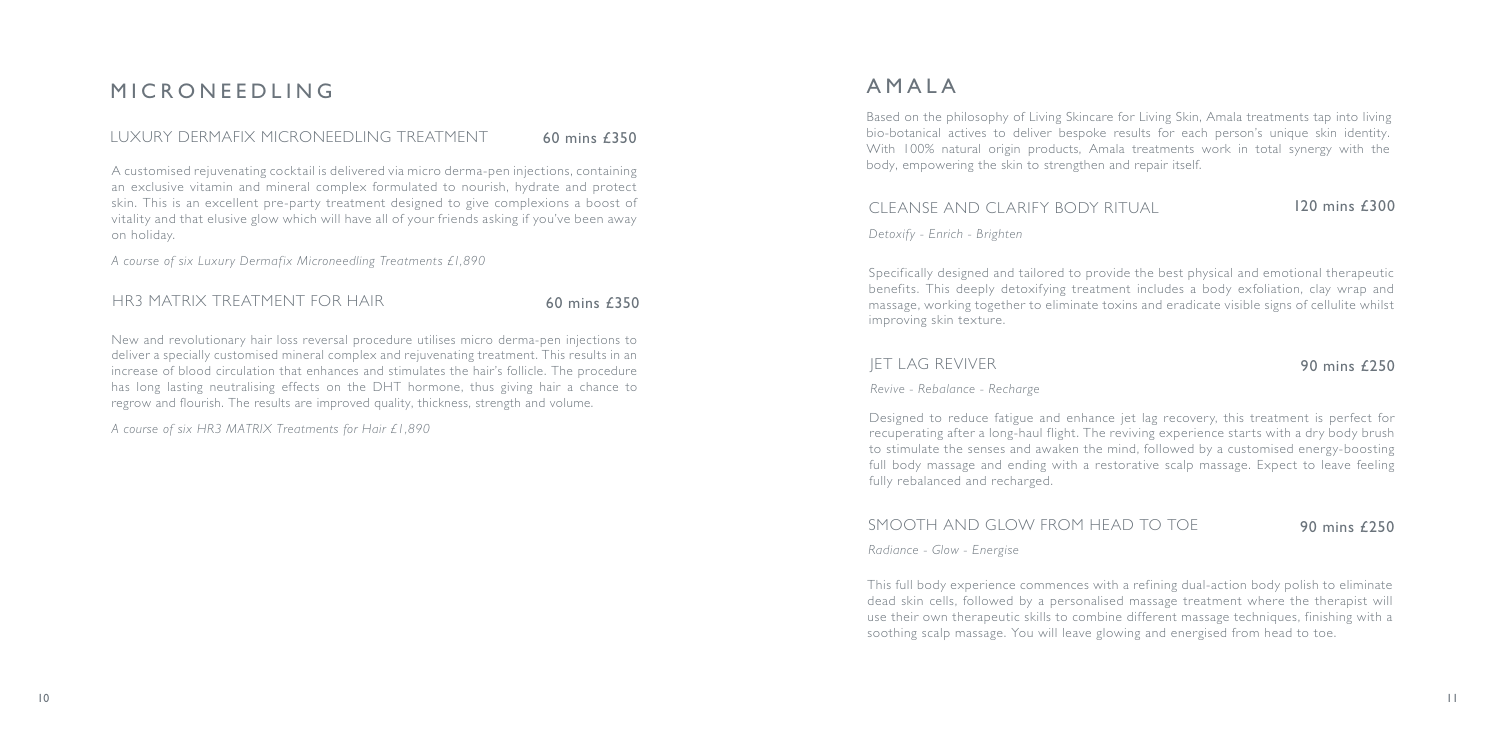## PERSONALISED MASSAGE

This treatment allows the therapist to combine different massage techniques drawing from their own therapeutic skills.

Choose from: stress release - body toner - energiser - muscle relaxer - hot stone - Swedish - aromatherapy

The use of firm pressure to manipulate the deeper tissues in the body, including the muscles. This treatment focuses on reducing tension and can concentrate on particular areas of concern or encompass the whole body.

A relaxing full body massage to help improve skin elasticity, reduce fatigue and target areas prone to tension during pregnancy. This massage is ideal to relax and relieve tension when shifts in posture cause muscles to tighten and feel uncomfortable.

## EXCLUSIVE TO THE BULGARI SPA

## PURE CITY LIVING 120 mins £345

*Anti-pollution Facial and Detox Massage*

Face the city in pure presence with this unique bio-active massage and facial. Including pre and pro biotic actives, the use of powerful living nutrients adjust to work with each individual's skin needs. To further enhance the effects, the treatment ends with a dose of Workshop's probiotic and prebiotic shake. Your skin will be cleansed and ready to resist the daily urban pollution.

## COCONUT RITUALS

| DEEP TISSUE MASSAGE | 60 mins £190 |  |
|---------------------|--------------|--|
|                     | 90 mins £260 |  |

Known for its healing properties, with antibacterial and moisturising qualities, we use organic fair trade coconut oil for intensely nourishing and hydrating results for thirst quenched skin. Ideal for sensitive skin, it promotes skin elasticity, softening and reducing the appearance of fine lines without any irritation.

## COCONUT BODY EXPERIENCE 60 mins £200

| MATERNITY MASSAGE | 60 mins £170 |
|-------------------|--------------|
|                   | 90 mins £230 |

# 90 mins £270

Enriching and hydrating, the Coconut Body Experience treatment begins with a warming exfoliation combining Himalayan salts mixed with raw extra virgin Philippines coconut oil. You will then enjoy a bespoke massage incorporating warmed coconut oil and hot stone therapy. This luxurious treatment will leave you completely soothed, nourished and renewed. Also ideal as a pregnancy treatment.

## COCONUT COMPRESS MASSAGE 90 mins £270

Hydrate your skin and ease all muscle tension with this enriching coconut compress massage. The warming treatment utilises bespoke massage techniques to relieve muscle tension, improve circulation and skin nourishment. You will enjoy warmed raw extra virgin Philippines coconut oil combined with coconut infused compresses to relax mind and body.

60 mins £170

90 mins £230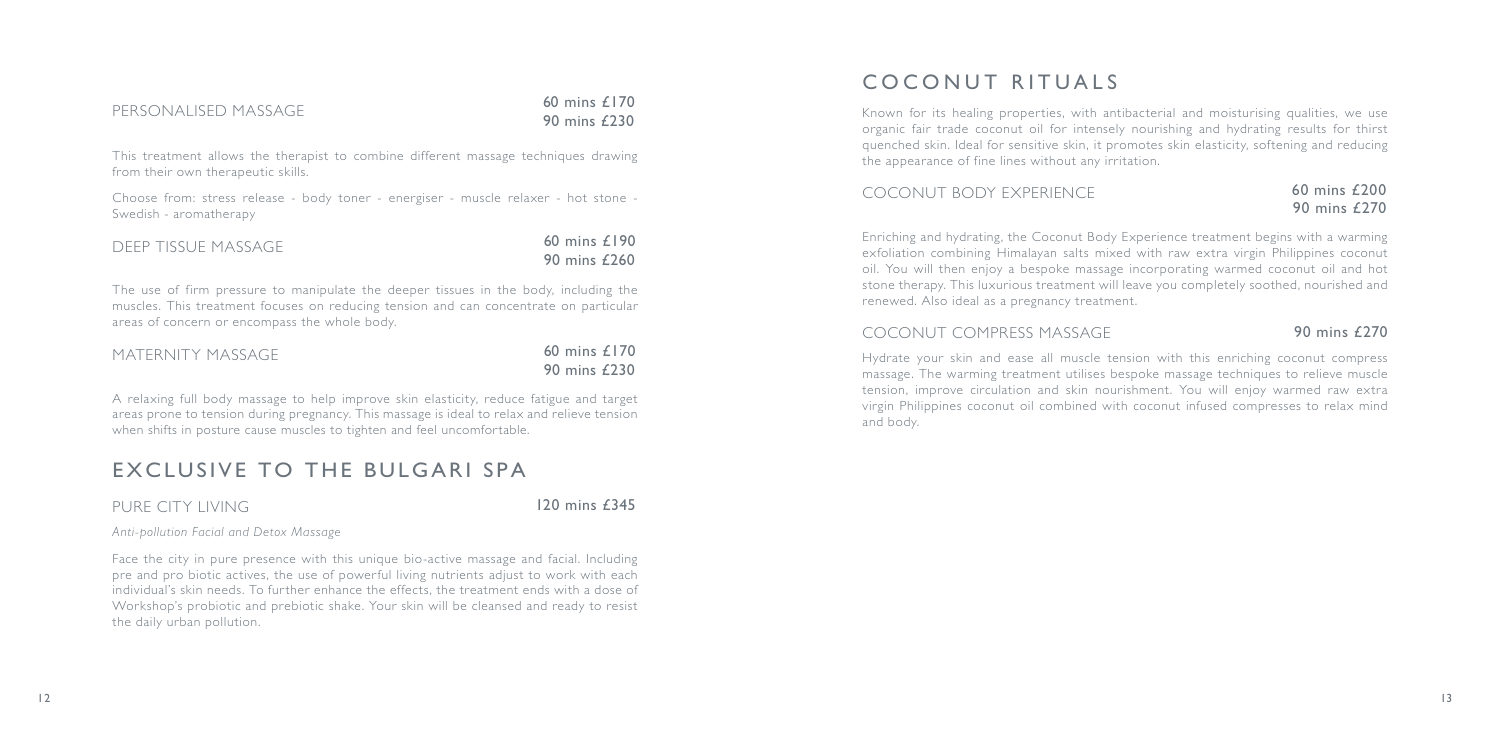## AY URVEDIC - INSPIRED MAULL RITUALS

Mauli is a celebration of love, nature, tradition and all that makes life meaningful and worth honouring. Harnessing India's most rare and refined botanicals and formulated in England for individuals who respect the power of nature and appreciate genuine quality. Mauli's results-driven treatments infuse hair, skin and body with an abundance of vitamins, minerals and amino acids. As you envelop yourself in exquisite blends and experience superior rejuvenating rituals, we encourage individuals to practice the Mauli art of selfnurturing, stillness and letting go, so their true light has a chance to shine.

### 'PRANA' MINFRAL RICH MARMA THERAPY

120 mins £330

*Prana: Releasing stagnant energy to rejuvenate skin and senses*

Few things are as ageing as facial tension, which creeps up at the very times we want to look and feel our best. Mauli's signature facial with scalp, back and foot massage offers a wonderfully detoxing treatment that delivers profound results. The unique synergy of tri-mineral face-lift therapy, marma point massage and nourishing botanicals taps into your immense reservoir of energy to bring incredibly fast results.

## 'OIA' SIGNATURE SURRENDER RITUAL 120 mins £330

## 'SHAKTI' DECOMPRESS DEEP MUSCLE 90 mins £250 MASSAGE / RELEASING

*Ojas: a strengthened body, filled with light that glows with vitality.*

A ritual body experience to decompress, release burden and revive the spirit. Mauli blends India's most rare and opulent Ayurvedic oils to suit your personal dosha and help create inner balance and outer radiance. The treatment begins with a welcome foot ritual and a healing Himalayan full-body salt scrub. You are then surrendered to complete relaxation in a marma pressure point massage to release toxins and improve the flow of positive energy for the mind, body and spirit.

## 'SAVASANA' SLEEP WELL POLTI MASSAGE / CALMING 90 mins £250

*Savasana: leaving behind all that went before to start afresh from a place of stillness and bliss.*

Lack of sleep by night inhibits how we function by day. This warming full-body massage unknots sore ligaments and soothes tired muscles while calming the central nervous system, so concerns drift away. Mauli's gentle, yet deeply healing herbal poultices of mineral-rich salts and active botanicals are rhythmically massaged all over the body for a treatment that brings comfort, calm and a deep night's sleep.

*Shakti: a state of being mentally, spiritually and physically strong*

Ph ysical or mental stress and ever-increasing time spent at our desks are major causes of misalignment in the body and this can then lead to further injuries. Pressing, tapping and enfolding techniques, coupled with assisted breath work are performed harnessing the therapeutic benefits of your personalised 'dosha' oil, with extra attention given to areas of tension in the back, neck and shoulders.

## KLORIS

CBD is used for various health reasons - tackling challenges from anxiety and insomnia through to menstrual cramps and back ache. With this in mind and the ethos of health and wellness as vital components to a happy and fulfilling life, British CBD brand KLORIS have created ethical, reliable and science-backed products, which are results driven and natural, harnessing the healing power of nature whilst respecting the environment.

## KLORIS STRESS MELTING RITUAL 90 mins £270

Exclusive to The Bulgari Spa, this treatment uses 100% organic CBD balm, complemented with aromatherapy and hot stone massage. The ritual begins with the application of CBD balm, followed by warm aromatherapy oil and a deeply-relaxing hot stone massage, tailored to specific areas of need. Expect to be left feeling soothed and well-rested with a sense of fulfilment from a uniquely nurturing experience.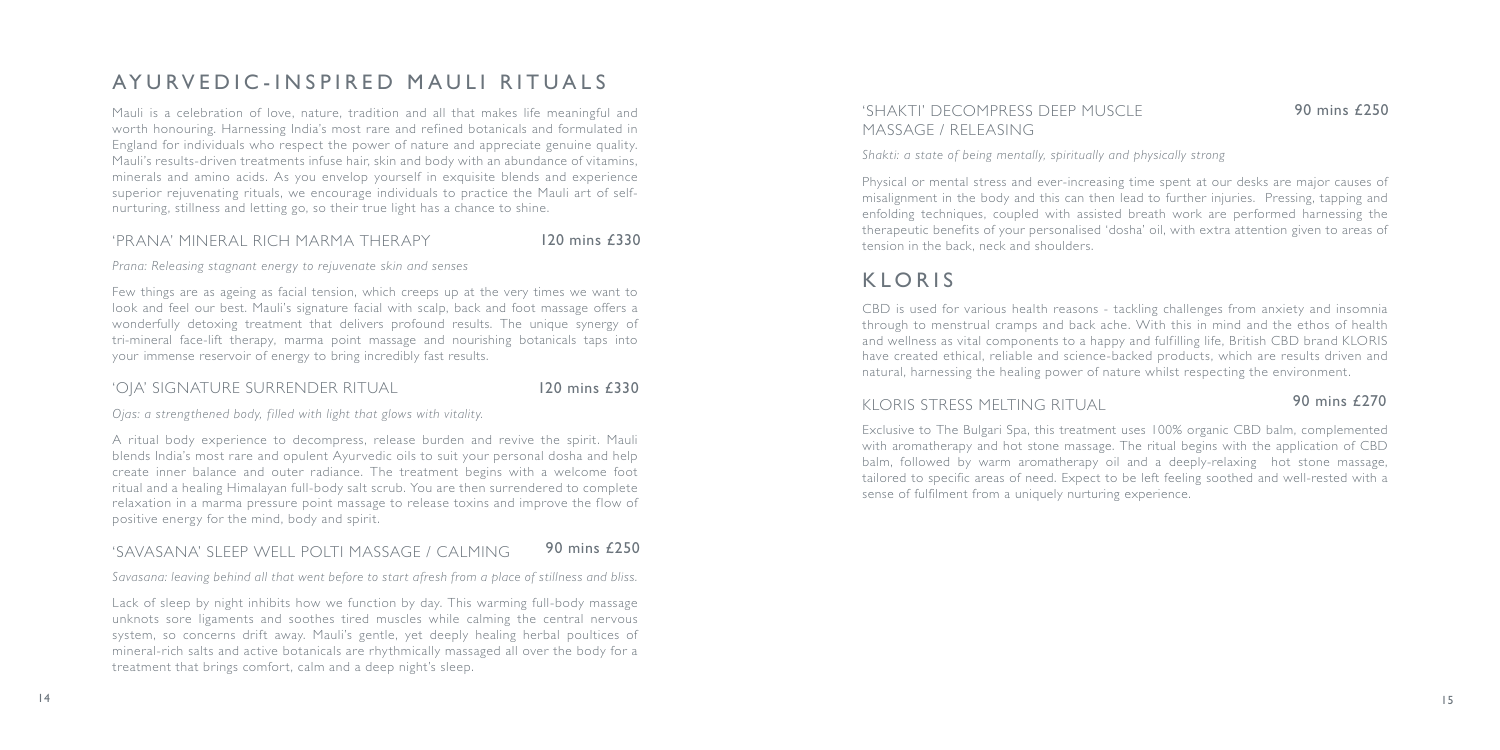## OSTEOPATHIC HEALTH JOURNEY 60 mins £200 by SUSANNAH MAKRAM **90 mins £300**

The Health Journey treats the body as a whole, working with osteopathy and naturopathy techniques. Osteopathy will carefully realign your posture for your optimal comfort. Whilst osteopathy physically aligns and balances our body, naturopathy supports health on a cellular level by improving circulation, nutrition, detoxification and elimination. Susannah personalises techniques of osteopathy to suit every client's needs. Treatment techniques can include cupping massage, pressure or trigger point therapy, manual lymphatic drainage, gentle stretching and joint alignment performed carefully for your optimal comfort.

| DEEP TISSUE & MYOFASCIAL RELEASE |  | 60 mins £200 |
|----------------------------------|--|--------------|
| by MARZENA ZAWADZKA              |  | 90 mins £300 |

Marzena's personal approach combines deep tissue massage with pressure point and Myofascial release techniques targeted to the individual's needs.

## MARZENA'S PERSONALISED RELAXING MASSAGE 60 mins £200

90 mins £300

A relaxing personalised massage with light-to-medium pressure using blended aromatherapy essential oils. Marzena's use of hot stones with this massage heightens the relaxing experience leaving the body feeling warm, supple and deeply relaxed.

## PHYSIOTHERAPY by HESHMAT NASIRI

<sup>1</sup><sup>6</sup> <sup>1</sup><sup>7</sup> <sup>W</sup> <sup>E</sup> LLN <sup>E</sup> <sup>S</sup> S T <sup>H</sup> <sup>E</sup> <sup>R</sup> <sup>A</sup> <sup>P</sup> <sup>I</sup> <sup>E</sup> <sup>S</sup> Shiatsu is Japanese for finger pressure. The treatment involves applying pressure on the meridians (which are energetic channels that run through the body) and working on the musculoskeletal system. The treatments awaken the body's potential to heal itself. Shiatsu works on a deep and superficial level. Deep work induces a meditative state that encourages relaxation and reduces the effects of long-term stress, whilst superficial work focuses on stretching and relaxing muscles, freeing up joints and realigning the spine. Regular sessions make a real difference to quality of life as well as preserving wellbeing and enhancing daily performance.

## CRANIOSACRAL THERAPY 60 mins £200

A registered physiotherapist with over 20 years of experience, Heshmat uses a selection of physiotherapy interventions to relieve pain, improve range of movement, strengthen muscles and improve functionality. With specialisations in musculoskeletal and neurological physiotherapy, Heshmat's treatments help those affected by injury, illness or disability, through movement exercise, manual therapy, medicinal massage, education and advice.

| DEEP TISSUE MASSAGE               | 60 mins $£190$   |
|-----------------------------------|------------------|
| DEEP TISSUE MASSAGE               | 90 mins £260     |
| PHYSIOTHERAPY INITIAL APPOINTMENT | 90 mins £260     |
| PHYSIOTHERAPY TREATMENT           | $60$ mins $£200$ |

## SHIATSU

A holistic healing practice that uses very light touch, usually from the head or base of the spine. In response to physical and emotional stresses, the tissues of the body contract, causing restriction of the bodies general functioning. This may lead to problems over the years such as back pain, migraine, anxiety and depression. The treatment allows the body to release its restrictive patterns and produces a deep sense of relaxation and wellbeing.

## REFLEXOLOGY 60 mins £200

An ancient art of healing which has been practiced for over five thousand years. By applying pressure to reflex points which are mapped out on the feet or hands, reflexology activates the nervous system to clear any blockages in corresponding areas of the body. Stress reduction with improved circulation encourages the body to return to normal functioning and promotes deep relaxation.

### $60 \text{ mins}$   $f200$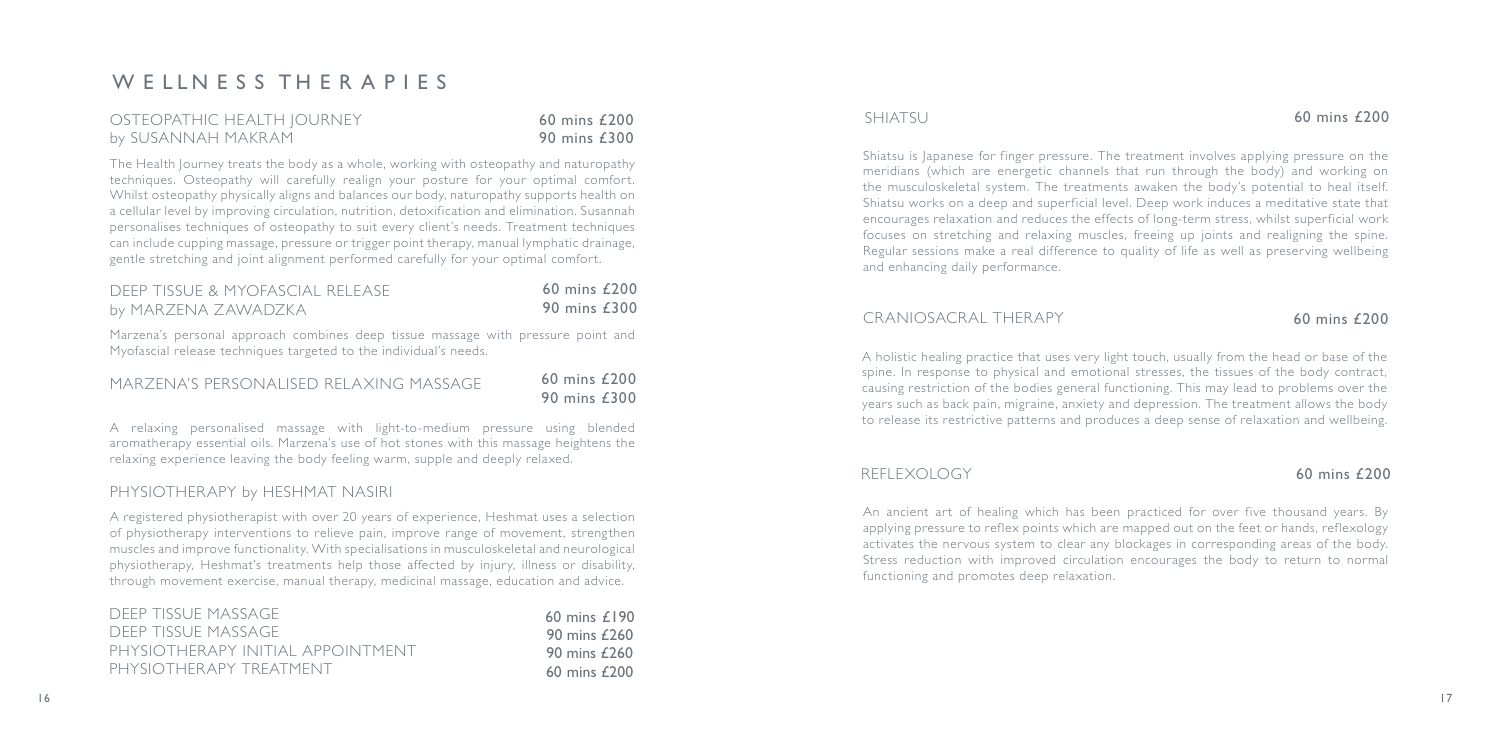## BULGARI GEMS

The Bulgari Spa introduces our hero treatment combinations inspired by Bulgari's most evocative gemstones. All of our Gem programmes include a fresh fruit platter and a glass of Champagne or a non-alcoholic beverage, served in our private poolside cabanas.

DIAMOND 150 mins £520

SPA/CLINIC Dramatic Healing Massage followed by the Celestial Black Diamond Non-Surgical Lift Facial.

SAPHIRE 150 mins £800

Cellular High-Tech Intense Hydration Facial and Amala Clay Body Wrap.

EMERALD 150 mins £750

## C H A MPAGNE AFTERNOON TEA & SPA EXPERIENCE

Derma-Pen Meso Infusion Hydration Facial followed by Meso-Infusion Body Hydration.

TOURMALINE 150 mins £550

SPA/CLINIC Signature Cryotherapy Sports Massage followed by Cryotherapy Energy Facial.

RUBY 120 mins £310

Mauli Rituals 'SAVASANA' Sleep Well Poulti Massage followed by Neville's signature blow-dry.

BVLGARI BREAK 120 mins £340

SPA/CLINIC Dramatic Healing Massage followed by The Original Dramatic Healing Facial.

## 90 mins £650

A special day for two combines treatments at The Bulgari Spa with Champagne Afternoon Tea at The Bulgari Lounge. Begin your day relaxing in the spa's expansive facilities before choosing between a 90 Minute Dramatic Healing Facial to repair and re-strengthen the skin or a 90 Minute Personalised Massage to relax and rejuvenate. After your Spa experience, indulge in our Champagne Afternoon Tea served in The Bulgari Lounge with a focus on Italian ingredients including sweet and savoury delicacies and a crisp glass of Ruinart.

## For two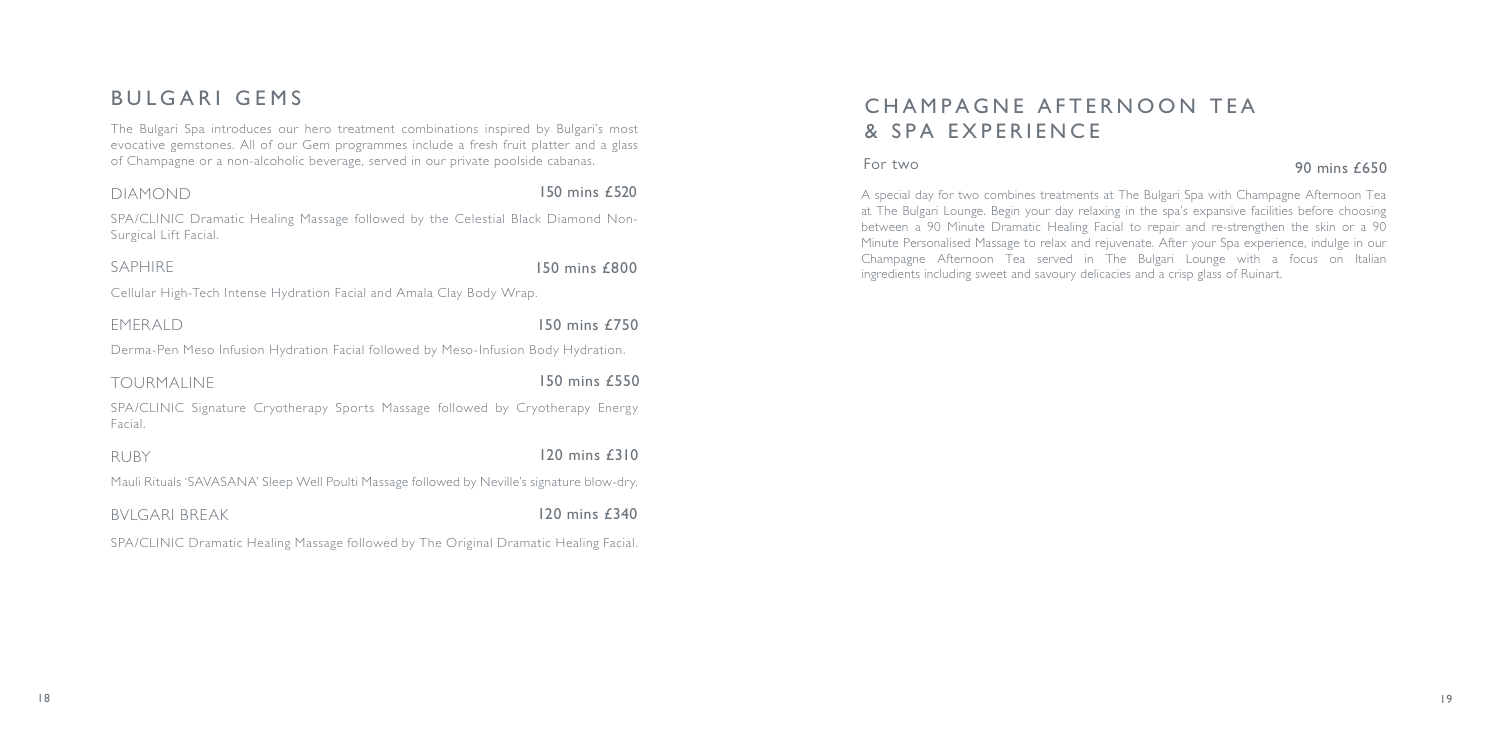## E S S E N T I A L B E A U T Y

## L A S H E S & B ROW S

| eyelash tint                                                                    | £30         |
|---------------------------------------------------------------------------------|-------------|
| EYEBROW & EYELASH TINT                                                          | <i>f</i> 45 |
| *Black, brown, blue or grey available. Treatments require a 24-hour patch test. |             |

## M AKE U P

We believe beauty is always in fashion; trends come and go, but true beauty transcends time. The makeup products are created to bring out the true beauty in every person using the highest quality ingredients, new innovative formula and exciting seasonal twists on timeless classics.

| DAY MAKEUP    |  | 60 mins £250 |
|---------------|--|--------------|
| MAKEUP LESSON |  | 90 mins £350 |

## NAIL STUDIO

Our Manicure and Pedicure treatments are carried out with concentrated ingredients and expert techniques that are effective and sought after. You will be left with healthy, beautiful hands and feet.

## EXPRESS MANICURE 30 mins £50

Our hand treatment begins with nail shaping, cuticle care and completed with a polish of your choice.

## EXPRESS PEDICURE 30 mins £60

Our Pedicure treatment begins with nail shaping, cuticle care, hard skin removal and completed with a polish of your choice.

## E XC LU S I V E TO THE BULG ARISPA

## CELESTIAL BLACK DIAMOND LUXURY MANICURE 80 mins £130

Indulge in the ultimate hand, nail and facial experience by 111 SPA/CLINIC. The treatment begins with a personalised facial cleanse, accompanied by 111SKIN multi masking eye patches, plumping and brightening under the eyes as the therapist continues with your manicure. A gentle cleanse, exfoliation, serum and deeply relaxing hand and arm massage will help tighten, tone and brighten the hands and cuticles. The nails are completed with a polish of your choice.

## CELESTIAL BLACK DIAMOND LUXURY PEDICURE 90 mins £140

A step above your average pedicure, this grounding treatment begins with a cleansing foot bath, followed by a personalised facial cleanse and 111SKIN multi masking eye patches, plumping and brightening your under eyes as the therapist continues with your pedicure. An accelerated foot peel, serum and deeply relaxing foot massage will help release tension and improve the appearance of your legs and feet. The nails are completed with a polish of your choice.

## GENTLEMEN'S CRYOTHERAPY PEDICURE

Drawing upon 111 SPA/CLINIC's signature use of cryotherapy, this pedicure incorporates cryogenically cooled air to stimulate lymphatic drainage and micro-circulation across the legs and feet. Beginning with a cleansing foot bath, followed by a personalised facial cleanse and application of 111SKIN's sub-zero eye patches, expect reduced puffiness and restored eye contours, as your therapist continues with your pedicure. Combined with the accelerated foot peel and deeply relaxing foot massage, your legs and feet will be left feeling refreshed and re-energised.

MANICURE PEDICURE

## OPI GEL POLISH Add on gel to any nail service £25 Add on removal of gel polish £20

80 mins £130 90 mins £140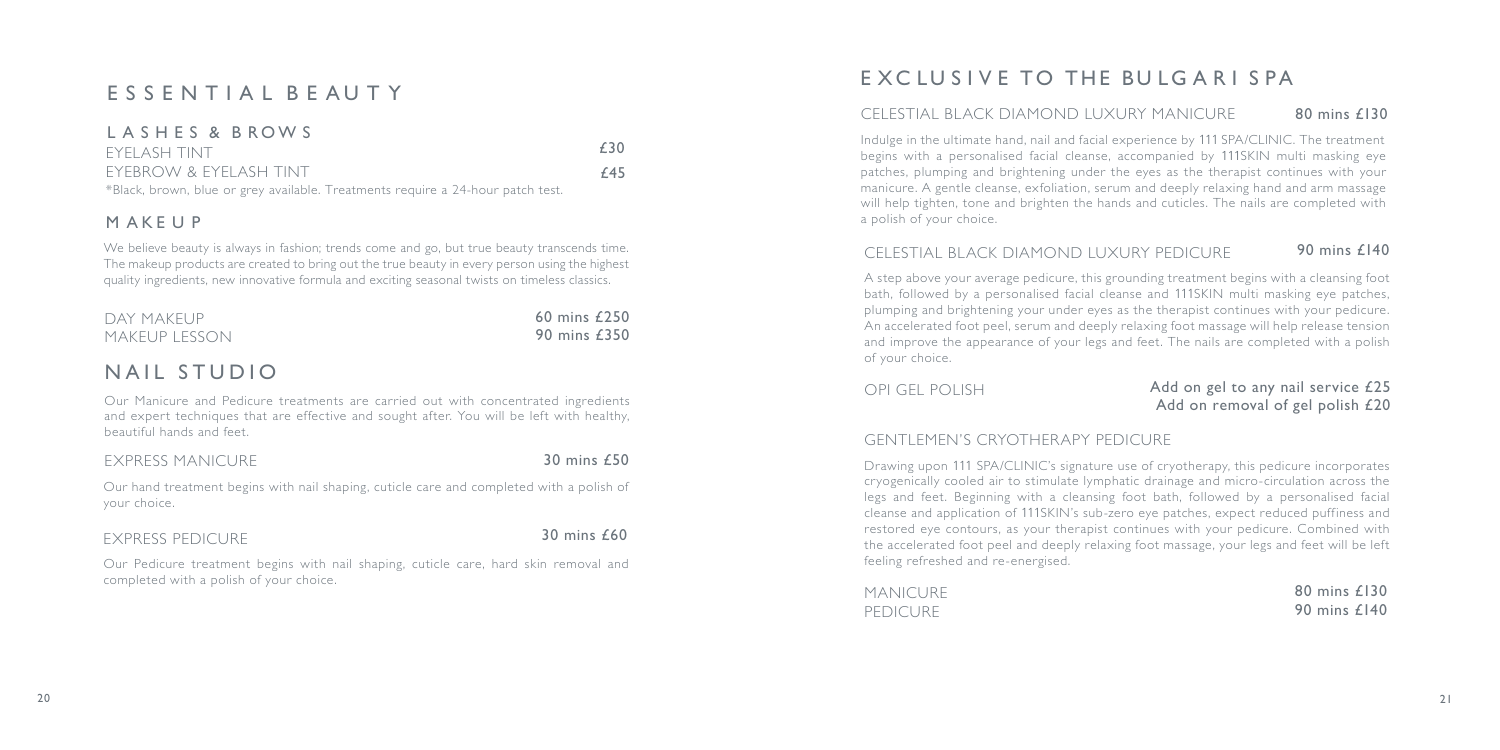Access to the spa including the changing facilities, spa and heat experiences and gym are restricted to over 16's. We are delighted to welcome children of hotel guests over the age of eight accompanied by an adult between the hours of 08.00 – 10.00 and 16.00 – 18.00, Monday to Sunday.

## SCHEDULING AN APPOINTMENT

To schedule an appointment for your perfect treatment, please contact our spa reservations team who will be able to guide you to the right choice. To ensure your preferred time and service is available we recommend you to book in advance. All spa treatments and programmes will need to be guaranteed with a credit card.

### ARRIVAL TIME

Please allow sufficient time before your treatment to complete a spa consultation form and/or health questionnaire. We recommend you arrive up to one hour in advance of your treatment so that you can change, relax and enjoy the spa facilities. Please be advised that late arrivals will result in a reduction of treatment time. The spa will provide luxurious towels, robes and slippers and any amenities required for use during your spa visit.

## SPA ETIQUETTE

Our spa environment is one of relaxation and tranquillity. Please respect all spa guests' right to privacy and serenity. In light of this, the spa is a mobile phone, pager, camera, alcohol and smoke-free zone.

## H OW TO S PA

## CHILDREN'S POLICY

| SPA OPENING TIMES                   |  | SPA TREATMENT TIMES               |  |  |  |
|-------------------------------------|--|-----------------------------------|--|--|--|
| Monday to Friday $08.00 - 20.00$    |  | Monday to Friday $08.00 - 19.00$  |  |  |  |
| Saturday and Sunday $08.00 - 20.00$ |  | Saturday and Sunday 09.00 - 19.00 |  |  |  |

### SPA FACILITIES AND ACCESS

The following spa facilities are available to guests booking a treatment over the value of £250: sauna, steam room, ice fountain, pool, vitality pool, spa changing and relaxation areas. Guests who have reserved a treatment of less than  $£250$  (excluding hair and nail appointments) will be accompanied to the spa changing areas and will have access to the relaxation area before and after their treatment.

## GYM

A state-of-the-art gym equipped with a variety of cardiovascular and strength machines and free weights area. Personal trainers are on hand to help members and hotel guests prepare for sporting events, specific goals or assist with the creation of a life-changing fitness routine.

### POOL AND VITALITY POOL

The 25-metre pool and vitality pool with air and water massage jets are available to hotel guests, members and day spa guests only.

## CANCELLATION POLICY

A 100% charge will be incurred for any treatment not cancelled at least 24 hours prior to your scheduled time. Late arrival will shorten your treatment time.

## HEALTH CONDITIONS

Kindly advise us of any health conditions, allergies or injuries which could affect your choice of treatment when making your spa reservation.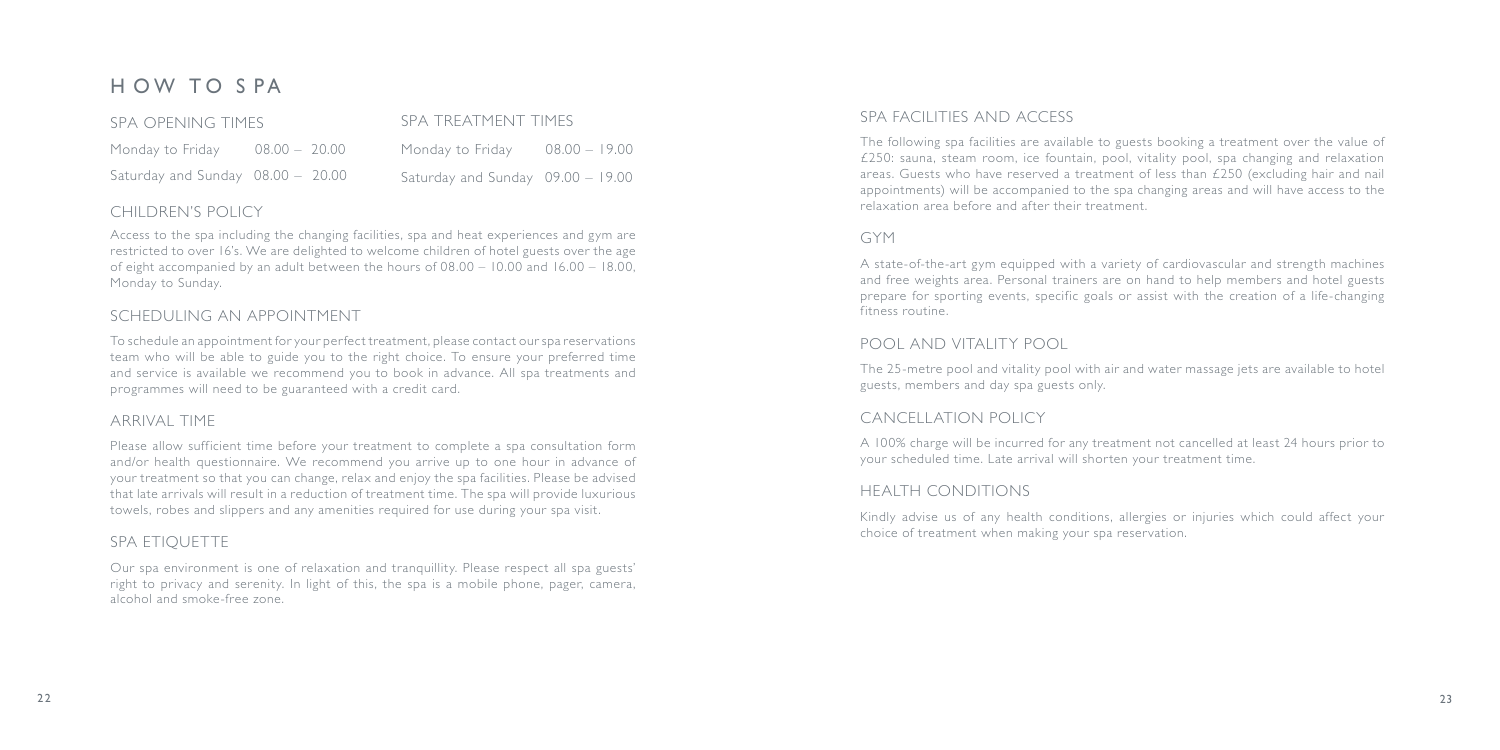## PREGNANCY

We have specially designed treatments for expectant women or nursing mothers. Please allow our spa team to guide you in selecting which treatments are most suitable during this special time.

## GIFT CARDS

An ideal gift for someone special. Please contact the reservations team for details.

## HOMECARE

To continue your spa experience at home, most products used in our treatments are available to buy at reception.

## VALUABLES

The spa accepts no responsibility for loss of valuables and jewellery at any time on the spa premises.

## LOST PROPERTY

All lost property found on the premises should be handed in at reception. Items will be stored for three months, if they are not collected within this time they will be donated to local charities. Liquids, undergarments and hair brushes are kept for 24 hours only.

## PRICES

All prices are quoted in GBP and are subject to change at any time. Gratuities are not included and are welcomed at your discretion.